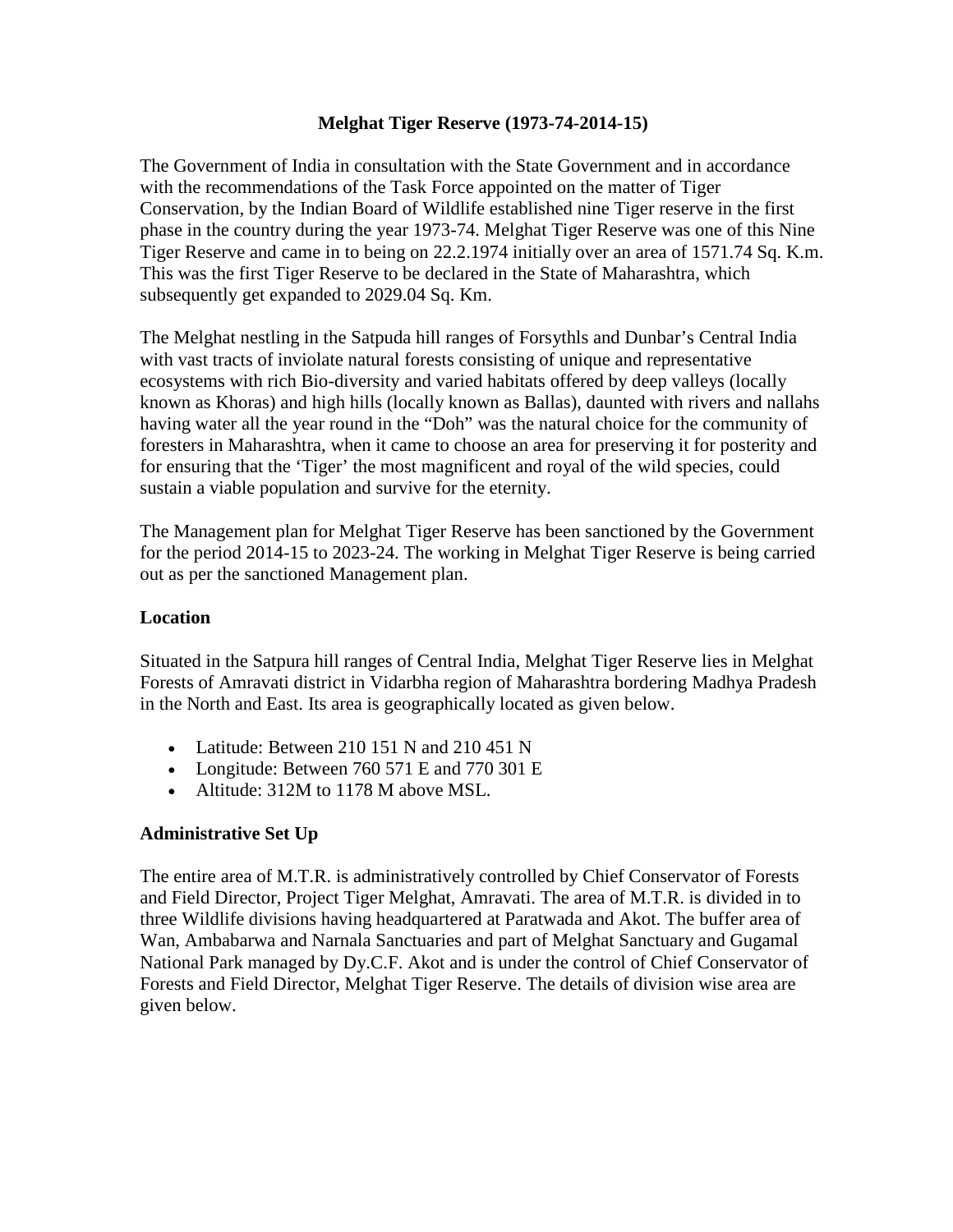| Sr.No | <b>Nane of Division</b>  | Area in Sq.K.m. | Ranges | Rounds | Beat |
|-------|--------------------------|-----------------|--------|--------|------|
|       | Sipna                    | 839.09          |        | 31     | 96   |
|       | W.L.Division, Paratwada  |                 |        |        |      |
| 12    | W.L.Division,<br>Gugamal | 639.93          | 3      | 17     | 64   |
|       | Paratwada.               |                 |        |        |      |
| 13    | Akot W.L.Division, Akot. | 550.02          |        | 20     | 68   |
|       | <b>Total</b>             | 2029.04         | 13     | 68     | 220  |

### **Various Notifications Issued by The Government In Respect of Area of Melghat Tiger Reserve**:

Government of Maharashtra revenue and Forest Department Notification No WLP 1978/10553(a) F-5 Dated 5th September 1985 regarding Melghat sanctuary.

Government of Maharashtra Revenue and Forest Department Notification No. WLP 1086/1806/F-5 Dated 27/11/1987 regarding Gugamal National Parke.

Government of Maharashtra Revenue and Forest Department Notification No. WLP 1992/526/F-5 Dated 15/2/1994 Modified resolution regarding Melghat Sanctuary

Government of Maharashtra Revenue and forest Department Notification no. WLP 10- 2000/ CR-41/F-1 Dated 6-11-2000 regarding Final Notification of Melghat Sanctuary.

Government of Maharashtra Revenue and Forest Department Notification No. WLP 1098/CR-135/F-2/ dated 8/8/2000 Final notification on Gugamal Notification Parke.

Government of Maharashtra Revenue and Forest Department Notification No. WLP 10- 07/CR.297/F-1 Dated 27/12/2007 declaring the Area of Ambabarwa, Wan, Narnala Melghat Sanctuary & Gugamal National Park as Critical Tiger Habitat (Core)

Government of Maharashtra Revenue and Forest Department Notification No. WLP 10- 10/CR.139/F-1 Dated 29/09/2010 declaring the Buffer of above Core.

## **Division Wise Area of The Reserve**

Directorate of Melghat Tiger Reserve controls, for administration and technical purposes, 3 Forest divisions.

#### **The area details of Core and Buffer Zone in Melghat Tiger Reserve are as under:**

| Core (Area in ha.) |          |            | Buffer (Area in ha.) |          |            |          |          |
|--------------------|----------|------------|----------------------|----------|------------|----------|----------|
| <b>Division</b>    | Forest   | Non-forest | Total                | Forest   | Non-forest | Total    | Grand    |
|                    |          |            |                      |          |            |          | Total    |
| Sipna $WL^*$       | 47465.02 | 942.58     | 48407.6              | 31879.96 | 3622.14    | 35502.1  | 83909.7  |
| Gugamal            | 65545.46 | 1050.24    | 66595.7              | 15261.13 | 2092.96    | 17354.09 | 83949.79 |
| $WL^*$             |          |            |                      |          |            |          |          |
| Akot WL*           | 34293.92 | 753.27     | 35047.19             |          |            |          | 35047.19 |
| West               |          | $\theta$   |                      | 22046.62 | 2337.46    | 24384.08 | 24384.08 |
| Melghat            |          |            |                      |          |            |          |          |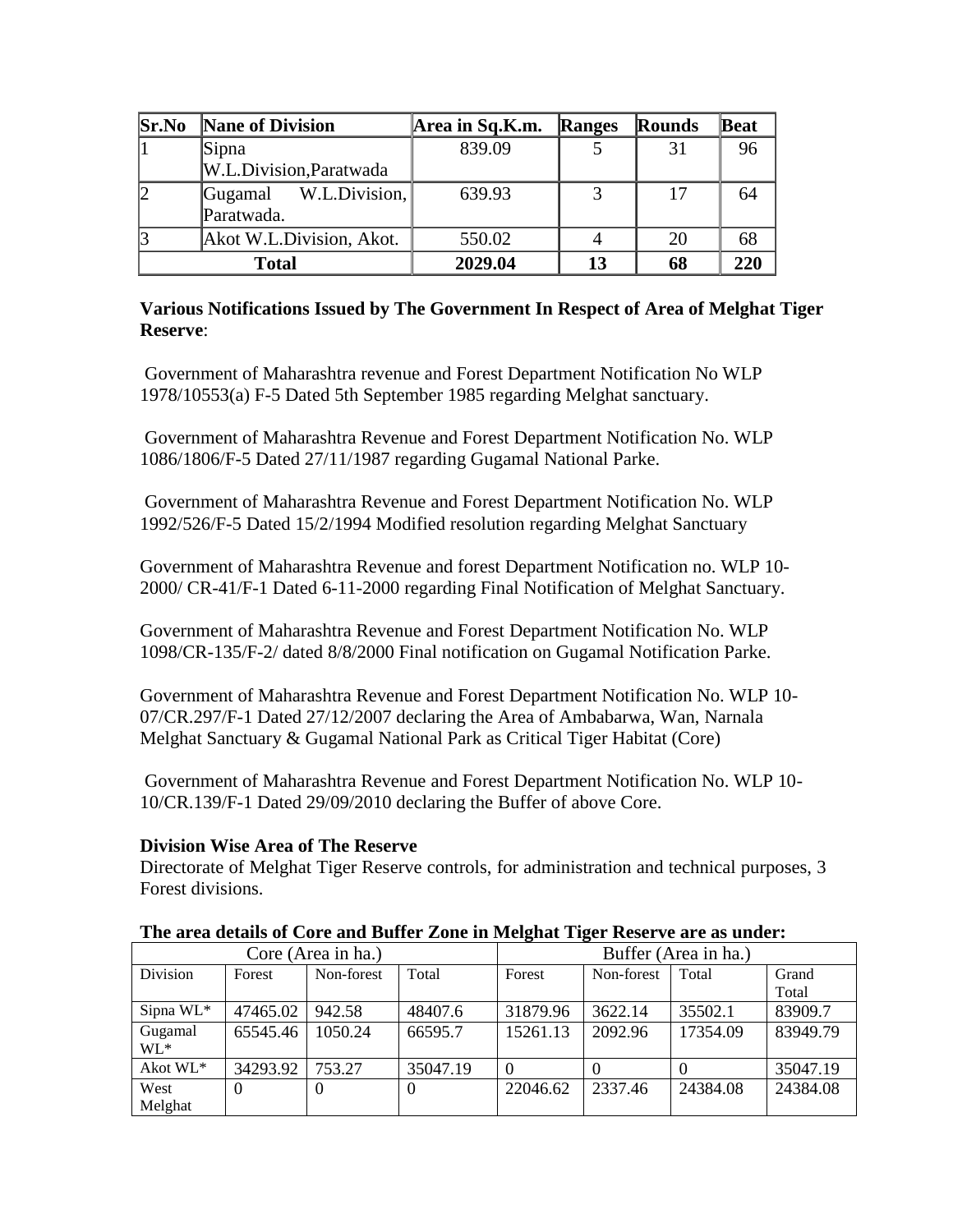| East                  |          |         |           | 17508.85 | 4807.98  | 22316.83  | 22316.83  |
|-----------------------|----------|---------|-----------|----------|----------|-----------|-----------|
| Melghat               |          |         |           |          |          |           |           |
| Akola                 |          |         |           | 1932.43  | 15967.48 | 17899.91  | 17899.91  |
| Buldhana              |          |         |           | 3436.5   | 5910.16  | 9346.66   | 9346.66   |
| Grand<br><b>Total</b> | 147304.0 | 2746.09 | 150050.49 | 92065.49 | 34738.18 | 126803.67 | 276854.16 |

\* Marked areas are under administrative control of the Melghat Tiger Project Directorate.

### **No Villages in National Park**

Gugamal National Park has no villages inside and is completely free from all kind of human interferences. As a result this area has become a true representative of a 'nature reserve' where nature is at its best. Unlike other Reserves, an entry of outsider is strictly restricted. Contiguity of forests provides great importance to this area for the long-term conservation goals at landscape level. The remaining core of MTR was containing 31 villages which have to be relocated as per the policy of the Central  $&$  State Government under the provision of section 38 (V) of WL (prot.) Act 1972.Out of these; 8 villages have already bean relocated till 2011.

The buffer area of MTR contains 118 villages out of which 39 villages are under the jurisdiction of MTR. Remaining is under the jurisdiction of East Melghat, West Melghat, and Akola & Buldhana four Division respectively.

## **Approach**

Melghat is approachable by Road, Rail and Air. Semadoh is the main centre from tourist point of view. Narnala sanctuary is another tourist centre of the MTR with religions as wall as historical points of view having a fortess built probably befor 600 years ET is easy to approach via Akot in Akolaa District of Maharashtra State.

## **By Road (Semadoh)**

- o Nagpur: (160Km) Amravati; (50Km.) Paratwada; (45Km.) Semadoh.
- o Nagpur: (110Km.) Warud; (90Km.) Paratwada; (45Km.) Semadoh.
- o Amravati :( 50Km.) Paratwada ;( 32Km.) Chikhaldara ;( 25Km.) Semadoh.
- o Nagpur: (210Km.) Paratwada ;( 32Km) Chikhaldara; (25Km.) Semadoh.
- o Nagpur : (210Km.) Paratwada ; (45Km.) Semadoh;(13 Km.)Kolkaz
- o Akola : (45Km.) Akot ; (22Km) Khatkali ;(58Km.) Harisal.
- o Beitul (M.P.): (50Km.) Gudgaon; (50Km.) Paratwada; (45KM) Semadoh.
- o Indore (M.P.) : (200Km.) Burhanpur ;(87 Km) Dharni ; (26Km.) Harisal ; (25Km.) Semadoh
- o Amravati: (90 km) Akot (18 km) Shahnoor (7 km) Narnala.
- o Akola : (45 km) Akot (18 km) Shahnoor (7 km) Narnala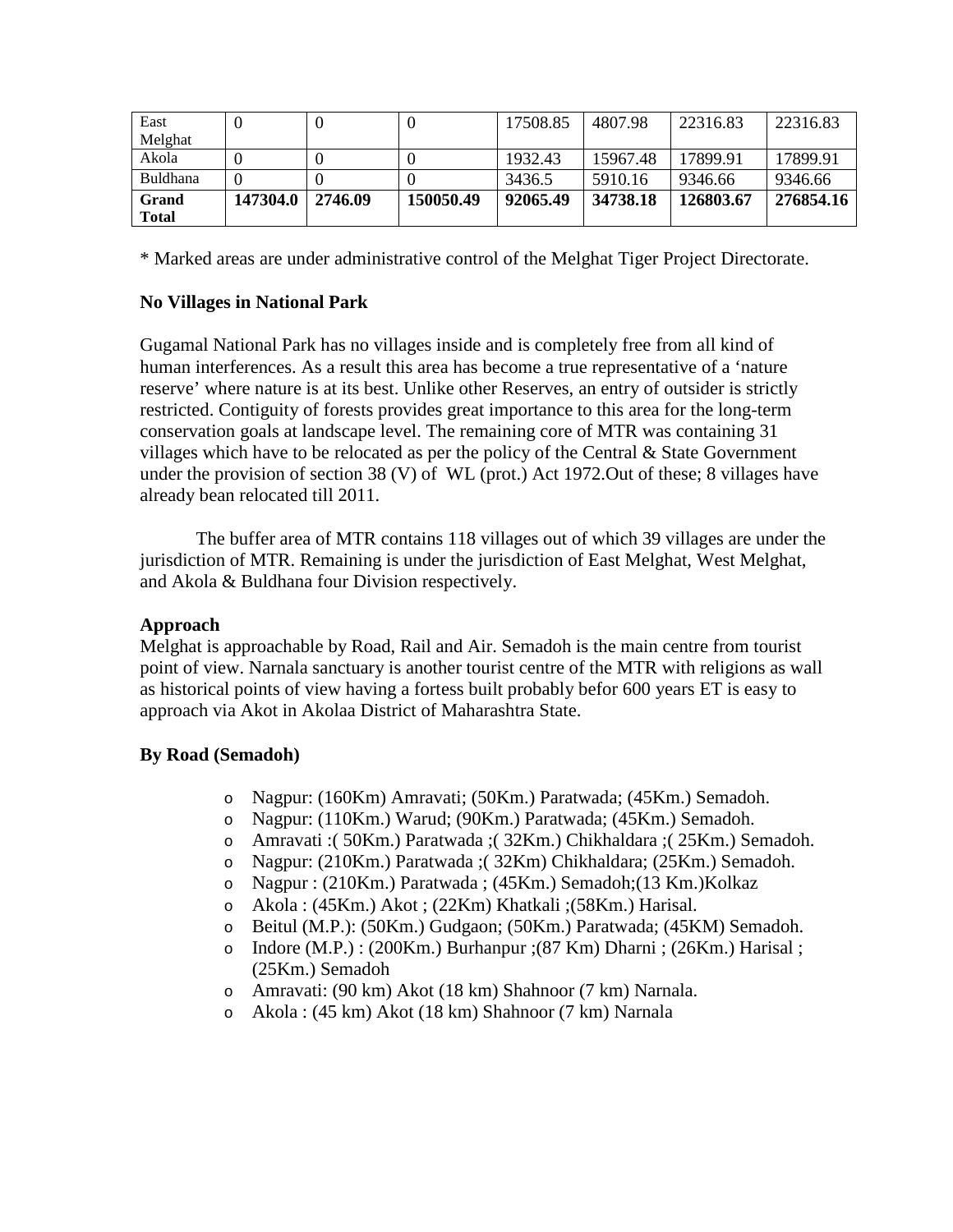# **By Railway**

- o Badnera Junction (10Km) from Amravati Mumabai Nagpur Kolkata route.
- o Akola Junction : Mumbai –Nagpur- Kolkata route
- o Khandwa : Mumbai Bhopal route
- o Betul : Nagpur Delhi route
- o Tukaithad ( Meter Guage ) : Akola- Jaipur routs.

# **By Air** :

o Nagpur – Mumbai, Delhi- Nagpur, Raipur- Nagpur flights

## **Accommodation**

- 10 Double-bed Huts at Semadoh interpretation centre
- 64 Bed Dormitory at Semadoh interpretation centre
- **Forest Rest Houses at** : Kolkaz (13 Km.), Raipur(16 Km.) Hatru(36 Km), Chunkhadi (37 Km), Chourakund (37 Km), Tarubanda (37 Km), Dhargad(110 Km), Dhakna (52 Km), Makhala(10 Km), Rangubeli(80 Km), Akot(105 Km). (Distances shown in bracket are from Semadoh)
- Accommodation is available at Shahnoor (Narnala fort) near Akot
- Accommodation is also available at Chikhaldara, Paratwada, Akot, Dharni, Jarida, Amravati etc. (Forest Deptt.,PWD, Private).

# **Contact Details**

## **For reservation**

- Semadoh Tourism Complex and Forest Rest House at Kolkas The Reservation for accommodation at the above place is online on the website [www.maharashtratourism.gov.in](http://www.maharashtratourism.gov.in/)
- **For Information and other details** . Chief Conservator of Forests and Field Director, Melghat Tiger Reserve, Camp Amravati-444 602. Fax Nos.(0721) 2551766, Phone No.- (0721) 2662792
- **Deputy Conservator of Forests**. Melghat Tiger Reserve, Sipna Wildlife Division, Timber Depot Road, Paratwada-444805. District- Amravati (M.S.) Phone No.(07223) 220214. ( For Reservation of Rest House at Raipur , Hatru ,Chunkhadi , Makhala , and Rangubeli .)
- **Deputy Conservator of Forests**. Melghat Tiger Reserve, Gugamal Wildlife Division, Timber Depot Road, Paratwada-444805. District- Amravati (M.S.) Phone No.(07223) 222643. ( For Reservation of Rest House at Tarubanda , Dhakna )
- **Deputy Conservator of Forests**. Wildlife Division, Akot, District Akola (M.S.) Phone No. (07258) 222211. ( For Reservation of Rest House at Dhargad , Akot , Shahanur Sankul , Wan Sankul )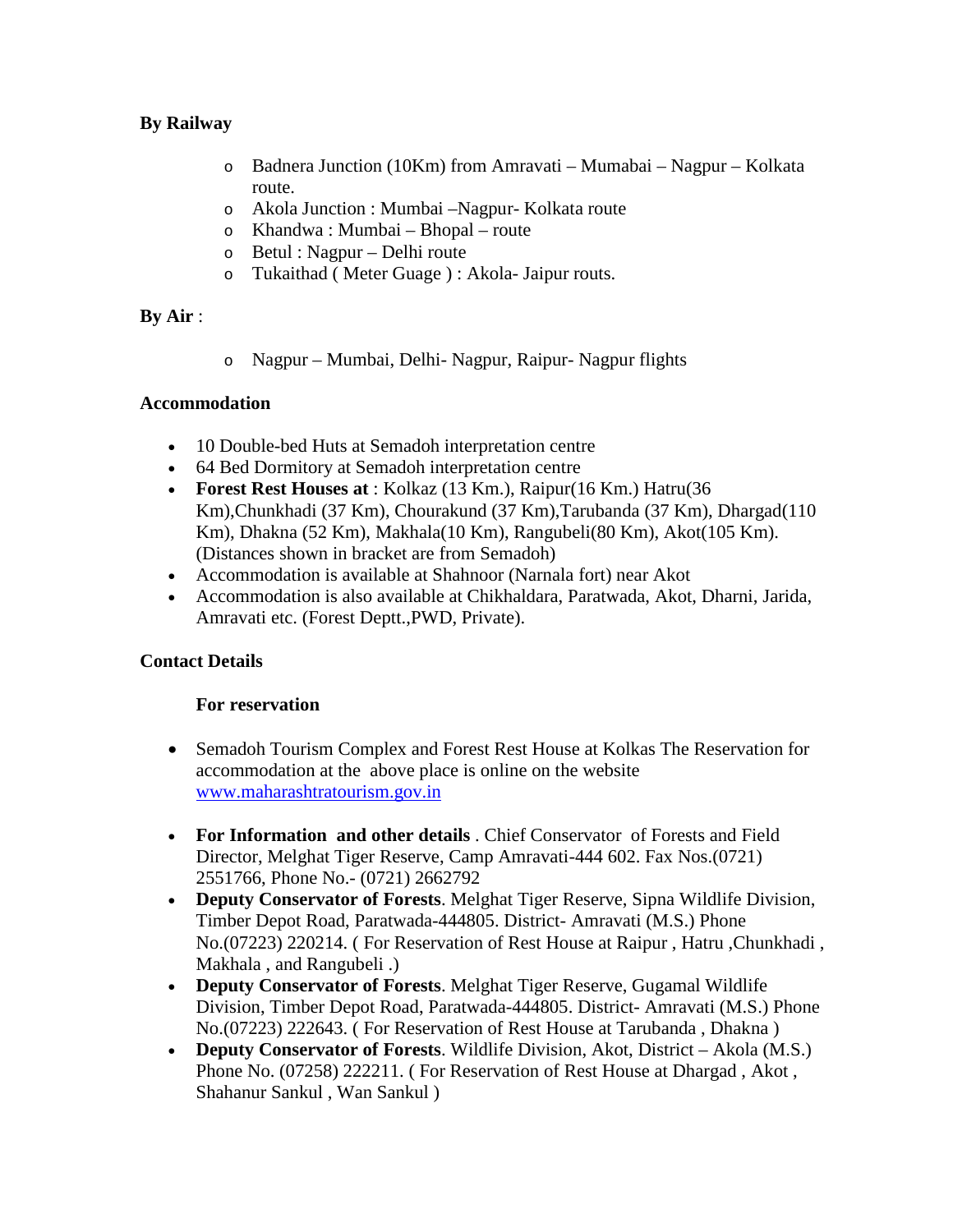# **Facilities from The Tourist Point of View**

- **Orientation and Interpretation Centre**.
	- Amravati (Information regarding Forests Near by Amravati city and in Amravati District)
	- Semadoh (Museum and Interpretation Centre)
	- Gullarghat (3 compartment have been kept reserve for growth & development of Medicinal Plants MPCA
	- Harisal (Local Tribal Culture)
	- Nature trails Trekking routes
	- Jungle Safari at Semadoh.
	- Tourist Guides
	- Wildlife film show at Nature Interpretation Centre, Semadoh
	- Wildlife museum and Amphitheater at NIC Semadoh. .
	- Nature camps, Museum & Amphitheater at Shahnoor NIC (Akot)

### **Fees and Charges**

Visitor entry fee, vehicle entry fee, camera fee, Jungle Tourist Guide fee, Forest Rest House Accommodation charger etc. shall be levied as prescribed by Government time to time Present rate are revised, vide Govt. of Maharashtra letter No WLP-1009/CR-56/F-1 dt. 17/08/2011.

- Double bed suite in Rest House Rs. 400/-
- Tourist Hut at Semadoh Rs. 350/-
- Tourist Hut at Semadoh (A type) Rs. 500/-
- Dormitory at Semadoh Rs. 50/- per bed.
- Jungle Safari Rs. 22/- per head
- Tourist Guide Rs. 110/- per trip.
- Visitor Entry Fee Rs. 22/-per adult, Rs.11/- per Child
- Vehicle Entry Fee Rs. 83/- for Bus\Truck. Rs. 55/- for Jeep/Car, Rs. 17/- for Motor Cycle.
- Steel Camera (for Indians) Rs. 3/-
- Steel Camera (for Foreigners ) Rs. 9/
- Video Camera (Amateurs Indians) Rs. 6/-
- Video Camera (Amateurs Foreigners ) Rs. 22/
- Video Shooting (Professional ) per day Rs. 16500/-
- Photography (Professional) per day Rs. 500/

## **Please Remember**

- Reservation for accommodation should be done well in advance
- Driving speed slowly limited to 20 Km/Hour
- No horn should be used within the limit of project area